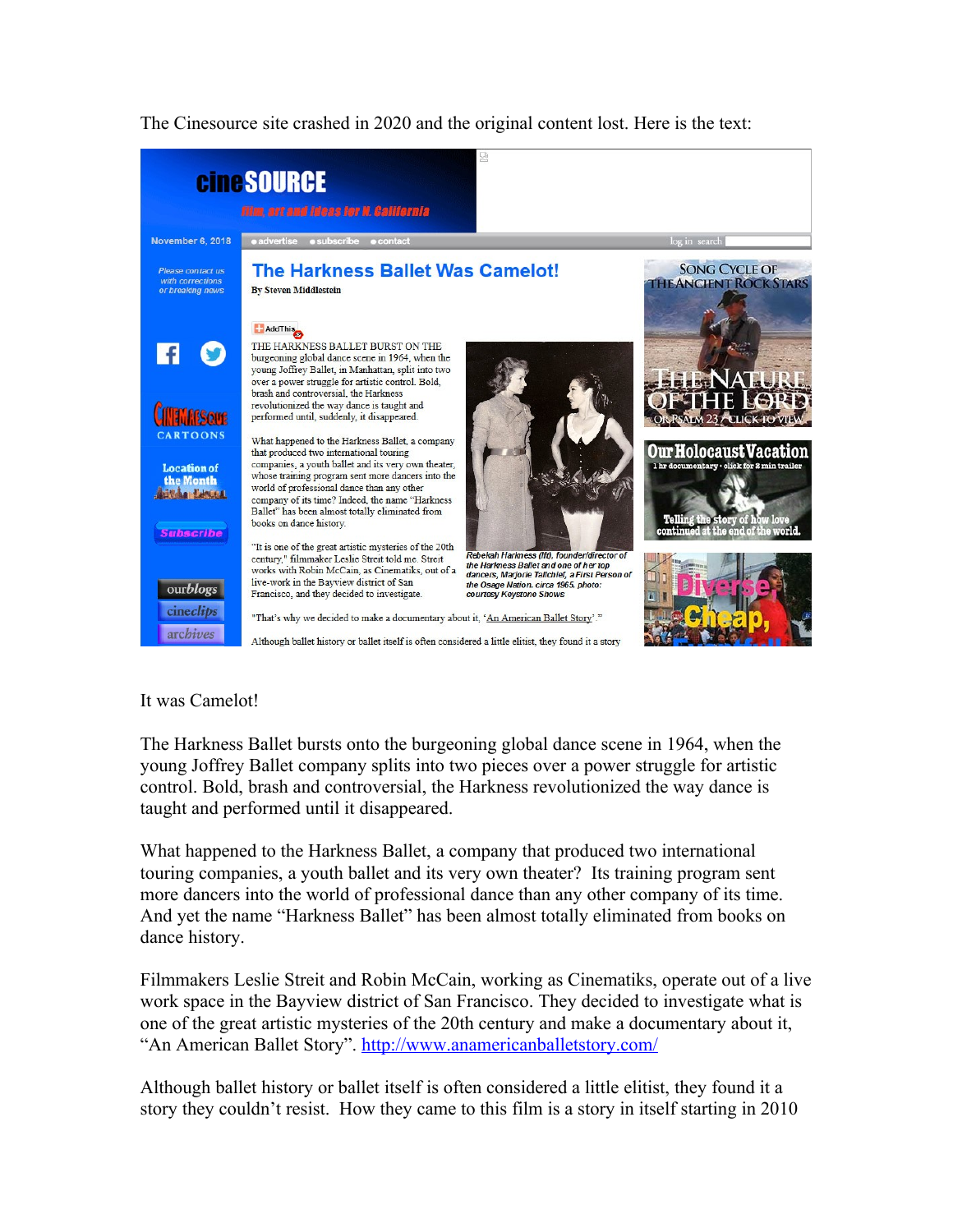when ODC School in San Francisco hired Cinematiks to film a three-month workshop taught by Maria Vegh, the former co-director of the Harkness Ballet School, which grew into a longer project.

Maria Vegh talked incessantly about the Harkness Ballet and what it had accomplished. This was a world class company that had danced at the White House and performed for Princess Grace.

Although Streit grew up in New York City, she didn't see dance or dance herself until her late teens when she suddenly was smitten. Obsessed with ballet and the lives of its dancers she studied not only the art but everything related to it.

Their research first led the producers back to the Ballet Russe, the notorious Parisian troupe which toured the world between 1909 and 1929. Drawing on the Ballet Russe model of bringing together the great artists of their time to create spectacular productions, the Harkness Ballet employed the best minds of the 1960's in the worlds of dance, politics, journalism, Broadway, music, photography, visual art and design.

The Harkness dancers, choreographers, composers and designers were pioneers and experimenters. Themes of sexual repression, homoerotic love, tribalism and even the aftermath of rape were explored by some of the most famous choreographers of the era notably Brian Macdonald, Alvin Ailey, Stuart Hodes and Margo Sappington, whose pieces are highlighted in the film.

All of the work and much of the music was original. Modern dance, jazz dance, Spanish and Indian dance were taught at the school as well as a core Ballet curriculum based on principles of Kinesiology (how the body moves) rather than learning by imitation.

Founder Rebekah Harkness gave opportunities and scholarships to dancers and students no matter their race, heritage, body shape or background. Truly "dance for everybody" way ahead of its time. Both the company and the school reflected a diversity in line with the civil rights movement of the day—a fact that caused problems when they toured in the South.

Rebekah arranged and composed music, designed pointe shoes and established a foundation that still supports dance today. Her generosity to her dancers was legendary. Unfortunately, she was hated and maligned by powerful New York critics who sought to destroy her, particularly the critic Clive Barnes, who had a personal agenda and never let up.

Was it because Harkness was rich and powerful? Or simply because she was a woman? Was he attacking her personal taste and life style or the fact that she withdrew funding from the Joffrey Ballet, which he loved?

Alas his influence and vituperation were so great, and although the company was a sensation when they toured in Europe, New York audiences were forced to take sides.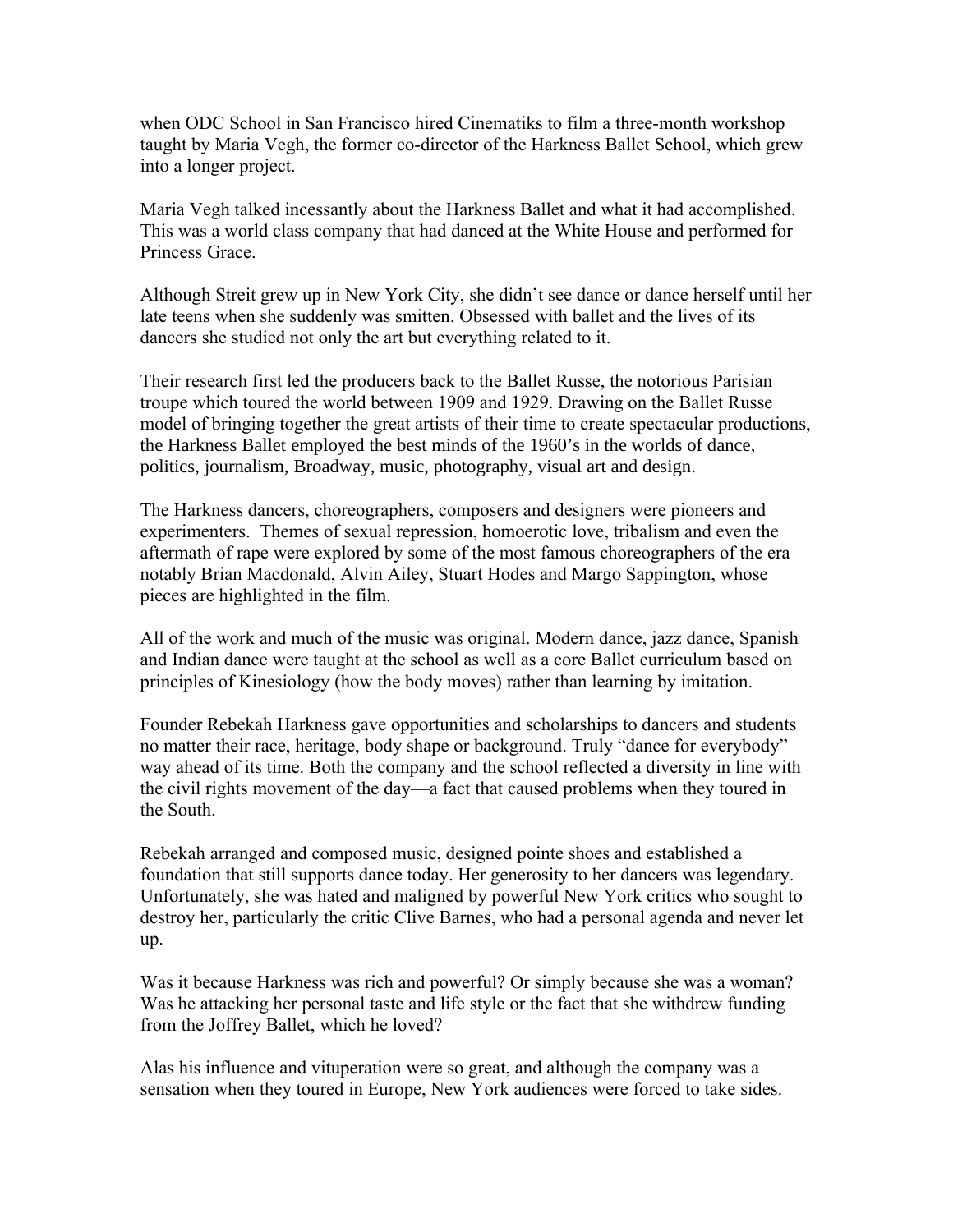The drama unfolded year by year, dance piece by dance piece. Stories about conspiracy theories and chaos within the company are revealed while the daring of the pieces and the excellence of the dancers emerge as the true legacy of the Harkness Ballet.

The first Harkness Ballet which began in 1964 with core members from the Robert Joffrey Ballet was disbanded in 1970 by Mrs. Harkness for many reasons which will be explored in the film. They were replaced by a second company whose dancers had been trained at the Harkness Ballet School.

By 1975 Rebekah Harkness fell on hard times and the bottom dropped out of her fortune. Despite drastic cutbacks, economizing, and even a last ditch attempt to solicit public funding she could no longer support a major Ballet company on her own. Donors were especially reluctant to give funds to a company that had received so many negative reviews by New York Times critic Clive Barnes and so the second company came to an end. The world had clearly changed, but the Harkness Ballet School continued to train dancers for another 10 years until it too closed.

Rebekah died in 1982. The key artists carried on with other companies, creating a post-Harkness dance world, while the Harkness Ballet's own accomplishments were buried behind hard-to-access archival walls and legal issues of rights ownership.

Many questions arise. How does funding effect art? Who owns art, creators or funders? Does art criticism determine success or is it "fake news"? Did the walls at the sumptuous Harkness House actually have ears?

Most importantly: What does it mean to artists working today?

"An American Ballet Story" went into production in 2015. There was little time for preproduction as the producers quickly learned that some of their planned interview subjects were dying of old age and other causes, so they dove in right away using their own money.

To date they've made three production trips to New York City, one to Florida, one to Cincinnati and three to Los Angeles. When they couldn't afford to travel somewhere, they experimented with sending DIY video kits in the mail to their participants. More than 70 former Harkness dancers, choreographers, composers, technicians and designers have been interviewed and the project is now in post production.

Their current plans are to not use a narrator. The film will unfold through the interviews with the people who were actually there. Each individual story will be a short stand-alone video with the collection of sequences building the overall film.

Marina Eglevsky, a former dancer, told them, "It was Camelot!" Andrea Cagan, another dancer who is now a bestselling author, remembered opening night at Harkness House. She looked up the stairs and saw Salvador Dali swooping down wearing a black cape